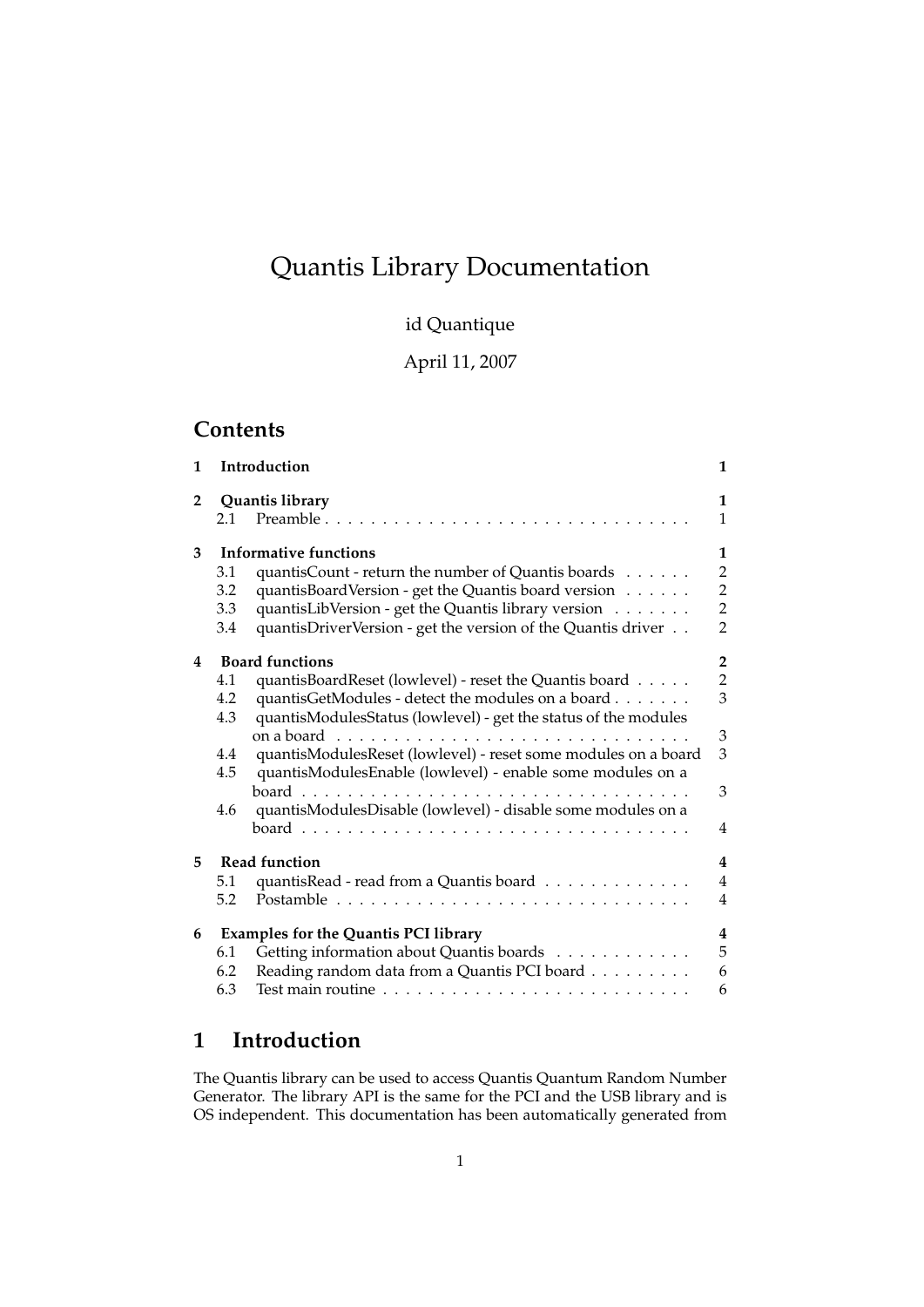the library sourcecode, and contains the complete header for the library, as well as examples of using the library.

## **2 Quantis library**

## **2.1 Preamble**

We define the QUANTIS\_H symbol to avoid multiple inclusion of the header file, and export the symbols as C symbols when the library is used in C++ mode.

```
#ifndef QUANTIS_H
#define QUANTIS_H
```
We are at version 1.1.

```
#define QUANTIS_LIB_VERSION 11
#ifdef __cplusplus
extern "C" {
#endif
```
## **3 Informative functions**

These functions return information about the number of cards present, the version of the hardware and of the software, as well as number of modules present on a board.

If the PCI library is used, the card number parameter refers to the number of the Quantis PCI card and if the USB library is used the card number parameter refers to the number of the Quantis USB device.

The Quantis PCI library is named libquantis. The Quantis USB library is named libquantis-usb.

#### **3.1 quantisCount - return the number of Quantis boards**

Returns the number of cards installed in the system.

If an error occured, the function returns 0 (we assume that no card are installed in the system).

ı int quantisCount(void);

#### **3.2 quantisBoardVersion - get the Quantis board version**

This function takes the card number as a parameter and returns the version of the board, or 0 (which is an invalid version number) when an error occurred. The version is a 4 bytes number in the format:

```
[year][month][day][r]
31..24 23..16 15..8 7..0
where r indicates the release number of the day.
   int quantisBoardVersion(int cardNumber);
```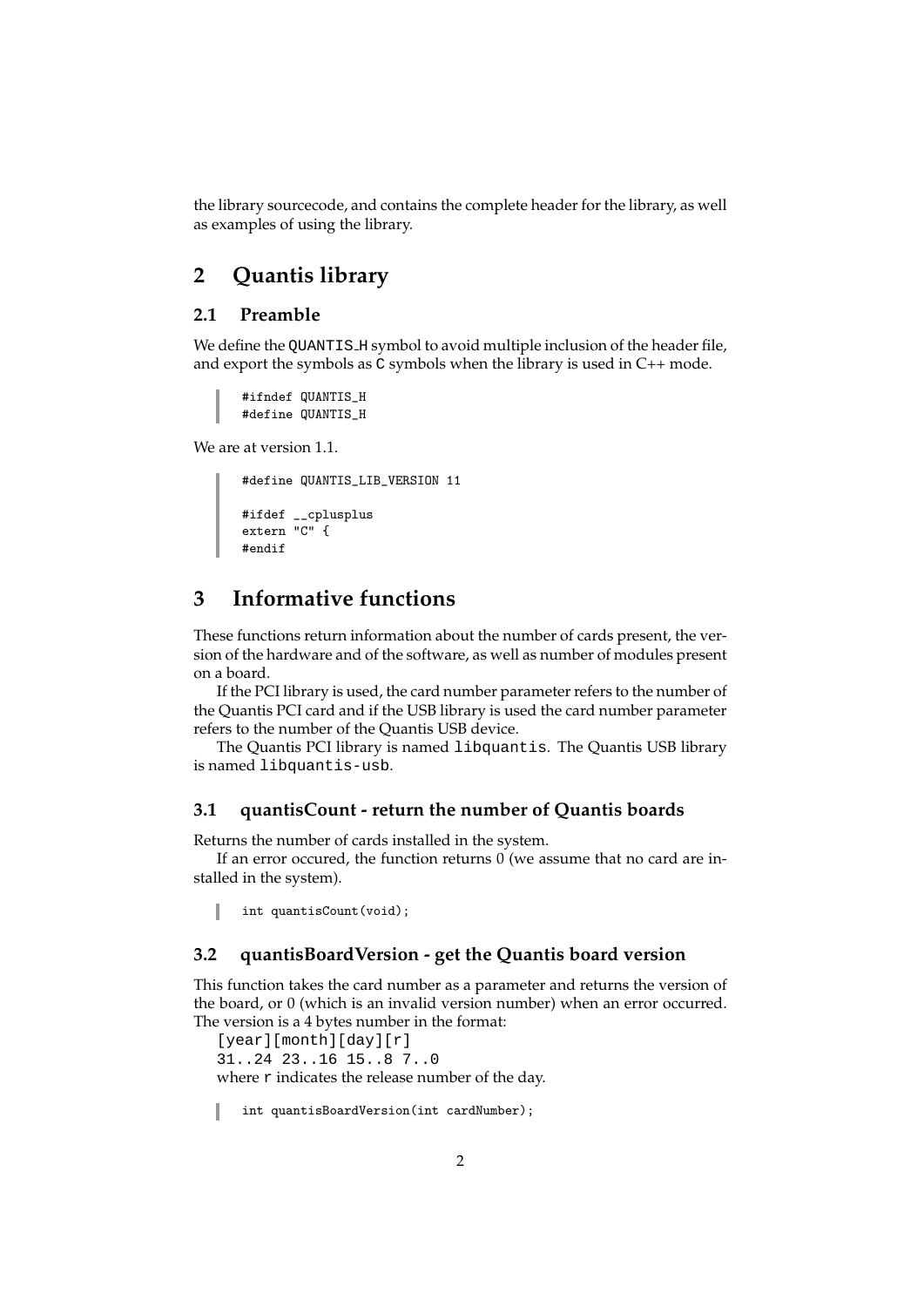### **3.3 quantisLibVersion - get the Quantis library version**

This function returns the version of the library. The version is a decimal number composed of the major number and the minor version: version = major  $*$  10 + minor.

int quantisLibVersion(void);

## **3.4 quantisDriverVersion - get the version of the Quantis driver**

This function returns the version of the Quantis driver. The version is a decimal number composed of the major number and the minor version: version = major  $* 10 + \text{minor.}$ 

It returns 0 (which is an invalid version number) when an error occured or no card could be found.

int quantisDriverVersion(void);

## **4 Board functions**

These functions are used to reset, enable, disable and get the status of modules on a Quantis board.

### **4.1 quantisBoardReset (lowlevel) - reset the Quantis board**

This function takes the card number as a parameter. It resets the board, setting all values to their initial state and enabling all the modules present on the card.

The function returns 0 on success, and a negative value on error.

Normally, this function does not need to be called, as the board is reset on driver loading (on unix systems) or dll loading (on windows systems).

I int quantisBoardReset(int cardNumber);

#### **4.2 quantisGetModules - detect the modules on a board**

This function takes the card number as a parameter. The return value is a bitmask of the modules present on the card. Bit 0 is set when module 0 is present, bit 1 when module 1 is present, bit 2 when module 2 is present and bit 3 when module 3 is present. For example, a return value of 101 in binary (5 in decimal) shows that module 0 and module 2 are present.

If the card is not present or an error occured, a bitmask of 0 is returned (no modules installed).

int quantisGetModules(int cardNumber); ı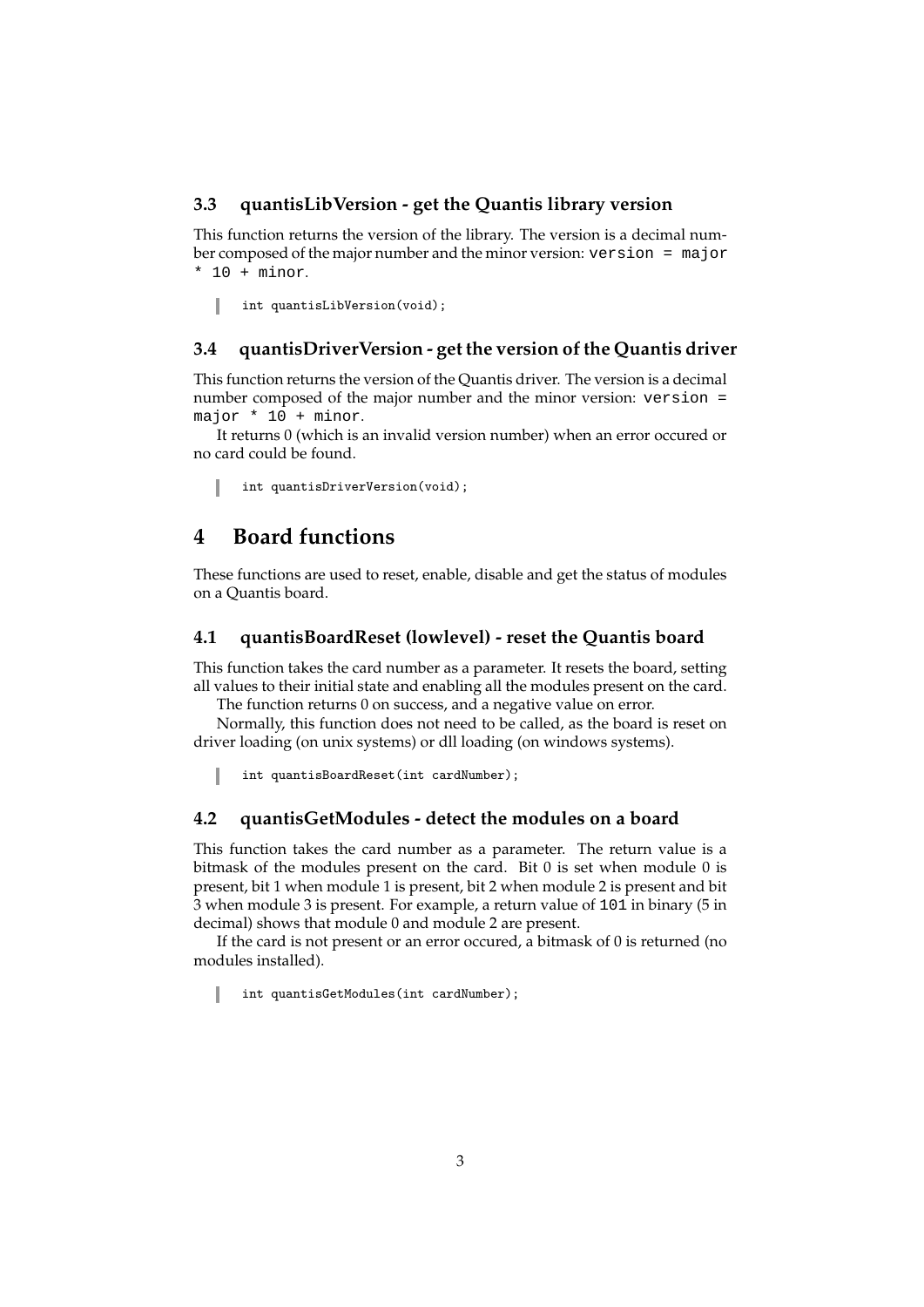## **4.3 quantisModulesStatus (lowlevel) - get the status of the modules on a board**

This function takes the card number as first parameter.

This function returns the status of the modules on the card as a bitmask similar to the second argument to quantisModulesReset. A set bit signals the module is in a correct state. It returns -1 on error.

This function returns only the status of the modules that are currently enabled.

I int quantisModulesStatus(int cardNumber);

## **4.4 quantisModulesReset (lowlevel) - reset some modules on a board**

This function takes the card number as first parameter, and the mask of the modules to reset as second parameter. The mask is similar to the bitmask returned by the quantisGetModules function, bit 0 corresponds to module 0, bit 1 to module 1, bit 2 to module 2, bit 3 to module 3. The modules for which the bitmask is set are reset.

This function returns 0 on success, and -1 if an error occured.

This function first disables the modules by calling quantisModulesDisable and then enables the modules by calling quantisModulesEnable. Thus, only the reset modules will be enabled after a call to quantisModulesReset.

int quantisModulesReset(int cardNumber, int moduleMask);

## **4.5 quantisModulesEnable (lowlevel) - enable some modules on a board**

This function takes the card number as first parameter, and the mask of the modules to enable as second parameter. The mask is similar to the bitmask given as second argument to quantisModulesReset.

This function returns 0 on success, and -1 if an error occured.

After a call to quantisModulesEnable, reading from the Quantis board using quantisRead will also read from the enabled modules in addition to the already enabled modules.

int quantisModulesEnable(int cardNumber, int moduleMask);

### **4.6 quantisModulesDisable (lowlevel) - disable some modules on a board**

This function takes the card number as first parameter, and the mask of the modules to disable as second parameter. The mask is similar to the bitmask given as second argument to quantisModulesReset.

This function returns 0 on success, and -1 if an error occured.

After a call to quantisModulesDisable, reading from the Quantis board using quantisRed will not read from the disabled modules anymore.

int quantisModulesDisable(int cardNumber, int moduleMask);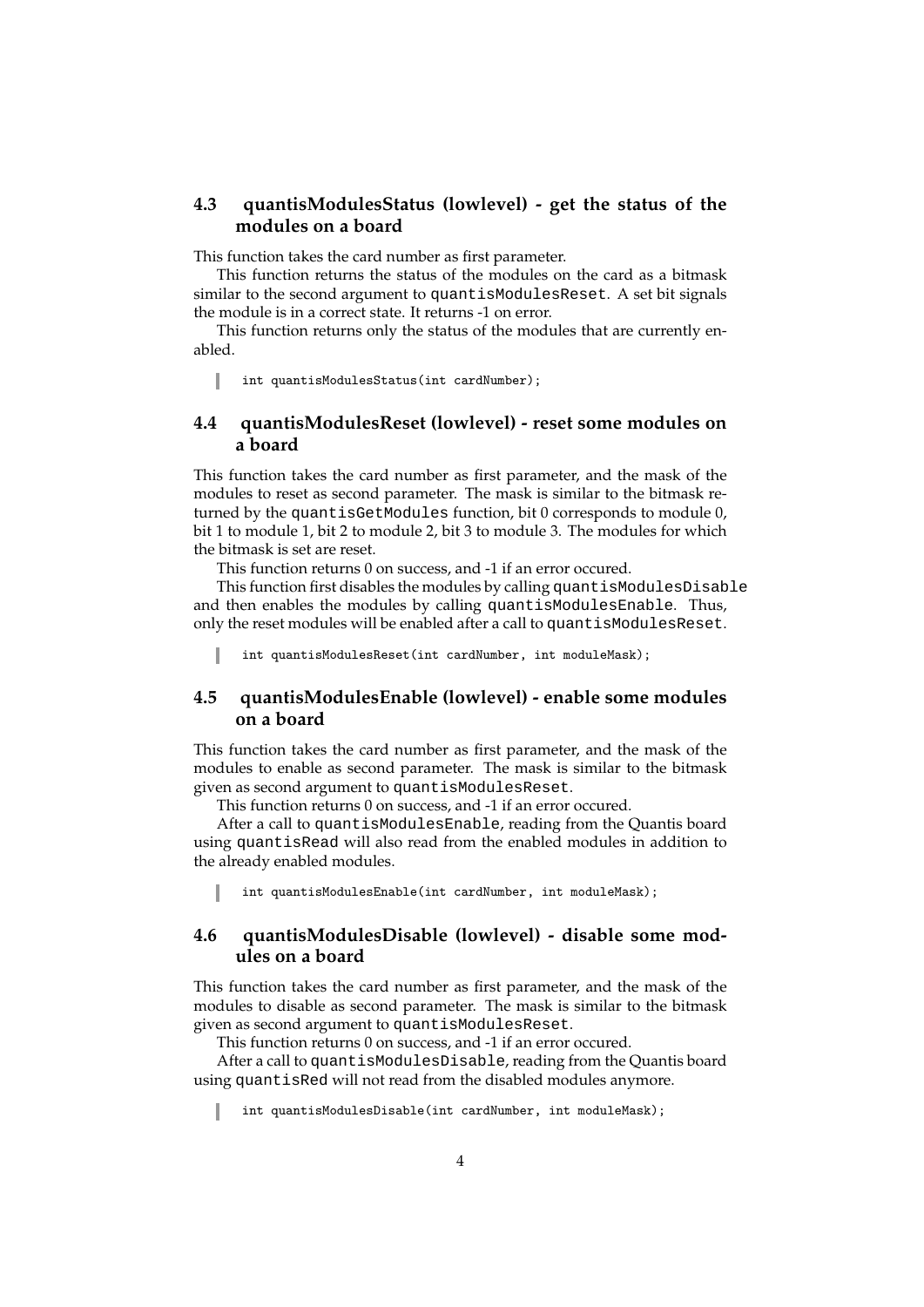## **5 Read function**

This is the most important function that reads random data from the Quantis board.

### **5.1 quantisRead - read from a Quantis board**

This function takes the card number as first parameter, a pointer to a destination buffer in memory as second argument, and the number of bytes to read from the board as third parameter.

This function returns the number of bytes read on success, and -1 on error. In case of success, it always returns the exact number of bytes requested.

Please note with PCI version that reading a single random byte is inefficient, as the FIFO of the PCI board is read in 32 bytes chunk. For high-throughput, multiples of 4 bytes should be read from the PCI board or the USB device.

```
int quantisRead(int cardNumber, void *buffer, unsigned int size);
```
### **5.2 Postamble**

Close the C++ extern ''C'' environment.

```
#ifdef __cplusplus
}
#endif
#endif // QUANTIS_H
```
## **6 Examples for the Quantis PCI library**

This part shows examples of applications using the Quantis library. It is automatically generated from the examples.c file and contains the complete sourcecode.

```
#include <stdio.h>
#include "quantis.h"
```
### **6.1 Getting information about Quantis boards**

This example shows how the Quantis library can be used to get information about the present Quantis PCI boards.

First, we define a function to print module bitmasks. If the bit corresponding to a module is set in the bitmask, its name is printed on the standard output.

```
void quantis_example_print_bitmask(int bitmask) {
 int i;
 for (i = 0; i < 4; i++) {
  if (bitmask & (1 << i)) {
     printf("Bit for module %d is set\n", i);
    }
 }
}
```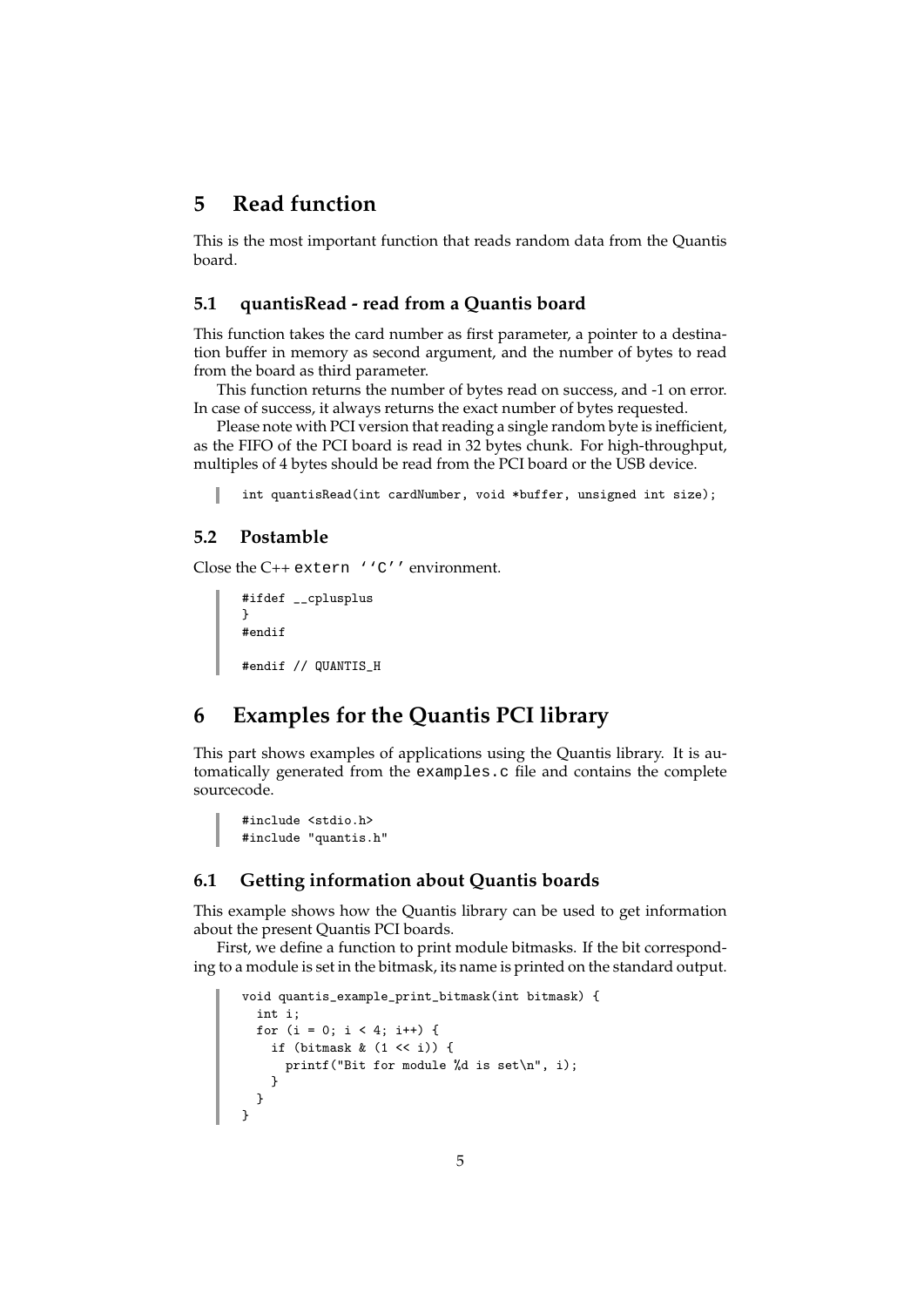The main function of this example first prints some information about the library version and the driver version. It then gets the number of installed Quantis PCI boards, and cycles through the boards, printing their board version, the names of the enabled modules and the status of the enabled modules.

```
void quantis_example_information(void) {
 int count;
 int i;
 int lib_version, driver_version;
```
Print the version information. If we can't get the driver version, we print an error message and quit.

```
lib_version = quantisLibVersion();
printf("Quantis Library Version: %d.%d\n", lib_version / 10, lib_version % 10);
driver_version = quantisDriverVersion();
if (driver_version == 0) {
 printf("Could not get the Quantis driver version.\n");
 printf("This could mean that no card is installed.\n");
 return;
} else {
 printf("Quantis Driver Version: %d.%d\n", driver_version / 10,
    driver_version % 10);
}
count = quantisCount();
printf("Quantis information example: found %d Quantis PCI boards\n", count);
```
Now we print information about each Quantis PCI board. First we get the board version, and jump to the next board if we get an error. Then we get the modules mask, which shows us which modules are present on the PCI board. We then print the current status of each enabled module if some modules are present.

```
for (i = 0; i < count; i++) {
 int modules mask:
 int status_mask;
 int board_version;
 board\_version = quantisBoardVersion(i);if (board version == 0) {
   printf("Could not get the board version of the Quantis PCI board nr. %d.\n",
     i);
   continue;
 } else {
   printf("Quantis PCI board nr %d, board version: %.4x\n", i, board_version);
 }
 modules\_mask = quantisGetModules(i);if (modules_mask == 0) {
   printf("Quantis PCI board nr %d: no modules are installed\n", i);
   continue;
 } else {
   printf("Quantis PCI board nr %d: showing present modules\n", i);
```